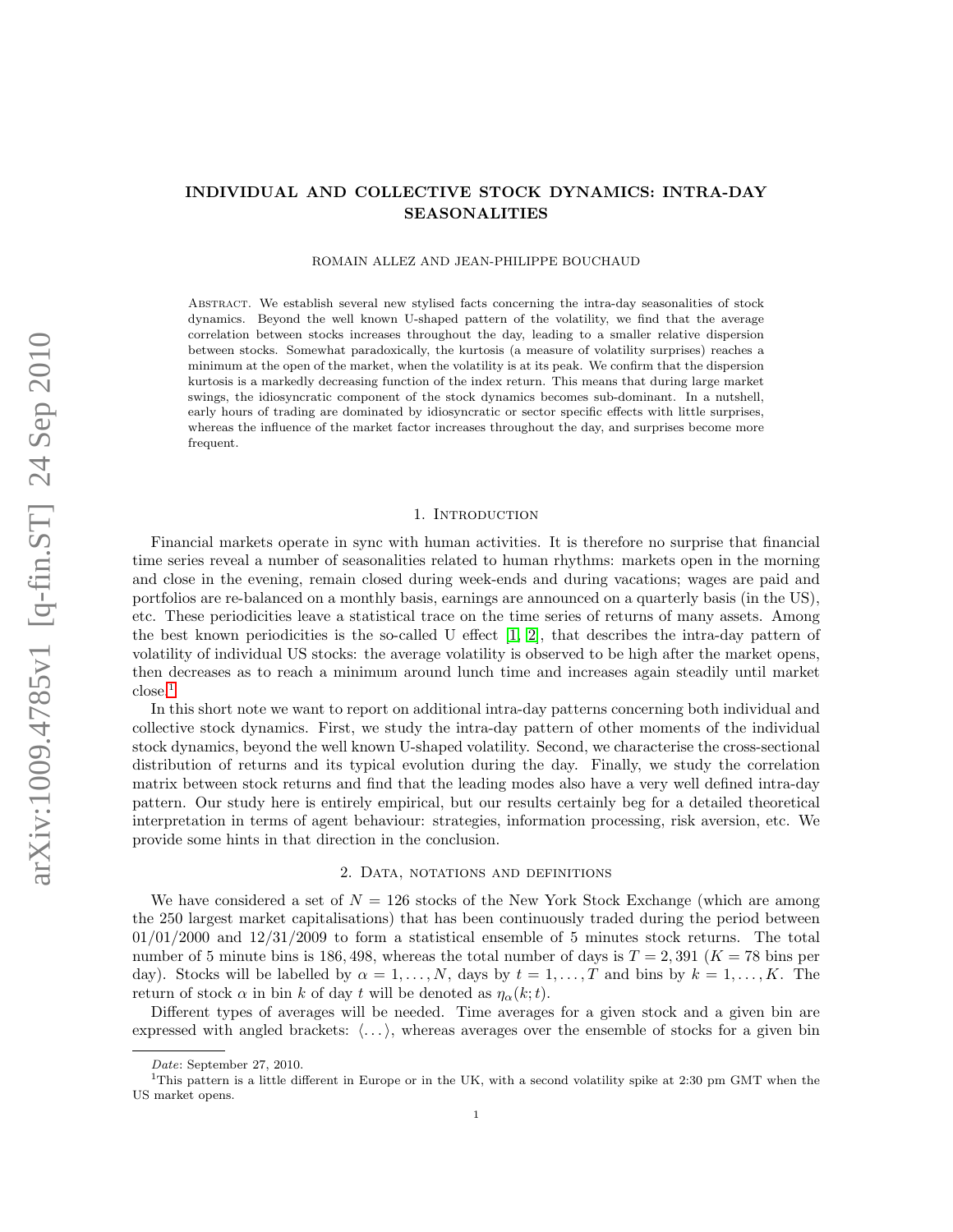in a given day appear with square brackets:  $[\dots]$ . For an arbitrary function  $F(.)$  of these returns we therefore write:

$$
\langle F \rangle (k; \alpha) := \frac{1}{T} \sum_{t=1}^{T} F(\eta_{\alpha}(k; t)); \quad [F](k; t) := \frac{1}{N} \sum_{\alpha=1}^{N} F(\eta_{\alpha}(k; t)); \quad [\langle F \rangle](k) = \frac{1}{T} \sum_{t=1}^{T} [F](k; t). \tag{1}
$$

The first set of observables concerns single stock properties. We characterise the distribution of stock  $\alpha$  in bin k by its four first moments: mean  $\mu_\alpha(k)$ , standard deviation (volatility)  $\sigma_\alpha(k)$ , skewness  $\zeta_\alpha(k)$ and kurtosis  $\kappa_{\alpha}(k)$ . We will in fact use low moments, less noisy estimates of the last two quantities. We will define  $m_{\alpha}(k)$  as the median of all returns of stock  $\alpha$  in bin k, and define:

$$
\mu_{\alpha}(k) = \langle \eta_{\alpha}(k; t) \rangle \tag{2a}
$$

$$
\sigma_{\alpha}^{2}(k) = \langle \eta_{\alpha}(k; t)^{2} \rangle - \mu_{\alpha}^{2}(k)
$$
\n(2b)

$$
\zeta_{\alpha}(k) = \frac{6}{\sigma_{\alpha}(k)} \left( \mu_{\alpha}(k) - m_{\alpha}(k) \right) \tag{2c}
$$

$$
\kappa_{\alpha}(k) = 24\left(1 - \sqrt{\frac{\pi}{2}} \frac{\langle |\eta_{\alpha}(k;t) - \mu_{\alpha}(k)|}{\sigma_{\alpha}(k)} \rangle \right) + \zeta_{\alpha}(k)^2.
$$
 (2d)

Within a cumulant expansion, the last two lines coincide with the usual definition of skewness and kurtosis, but no moments larger than two are needed to estimate them. Note that the correction term  $\zeta_{\alpha}(k)^2$  to the kurtosis turns out to be negligible, and we have neglected it in the following. We will be interested below in the average over all stocks of the above quantities, as a way to characterise the typical intra-day evolution of the distribution of single stock returns.

One can also consider cross sectional distributions, i.e. the dispersion of the returns of the N stocks for a given bin k in a given day t, i.e. one distribution every five minutes. One can again characterise these distributions in terms of the first four moments. The median of all N returns for a given  $k; t$  is now  $m_d(k;t)$  (d for "dispersion"), and we define:

$$
\mu_d(k;t) = [\eta_\alpha(k;t)] \tag{3a}
$$

$$
\sigma_d^2(k;t) = \left[\eta_\alpha(k;t)^2\right] - \mu_d^2(k;t) \tag{3b}
$$

$$
\zeta_d(k;t) = \frac{6}{\sigma_d(k;t)} \left( \mu_d(k;t) - m_d(k;t) \right) \tag{3c}
$$

$$
\kappa_d(k) = 24 \left( 1 - \sqrt{\frac{\pi}{2}} \frac{[|\eta_\alpha(k;t) - \mu_\alpha(k)|]}{\sigma_d(k)} \right)
$$
\n(3d)

Note that  $\mu_d(k;t)$  can be seen as the return of an index, equiweighted on all stocks. We will be interested below in the average over all days of the above quantities, as a way to characterise the typical intra-day evolution of the dispersion between stock returns.

Although the dispersion already captures part of the "Co-movements" of stocks, a more direct characterisation is through the standard correlation of returns. In order to measure the correlation matrix of the returns, we first normalise each return by the dispersion of the corresponding bin. This factors in any "trivial" intra-day seasonality, and also accounts for the fact that the volatility fluctuates quite a bit during the 10 year time interval that we consider. Therefore, we introduce:  $\hat{\eta}_{\alpha}(k;t) = \eta_{\alpha}(k;t)/\sigma_d(k;t)$  and study the correlation matrix defined for a given bin k:

<span id="page-1-0"></span>
$$
C_{\alpha,\beta}(k) := \frac{1}{\widehat{\sigma}_{\alpha}(k)\widehat{\sigma}_{\beta}(k)} \langle \widehat{\eta}_{\alpha}(k;t)\widehat{\eta}_{\beta}(k;t) \rangle_c, \tag{4}
$$

where the subscript c means "connected part" (i.e. averages have been subtracted) and  $\sigma_{\alpha}^2(k)$  :=  $\langle \eta_{\alpha}^2(k;t) \rangle_c$ . Of special interest are the largest eigenvalues and eigenvectors of  $C_{\alpha,\beta}(k)$ , which charaterize the correlation structure of stock returns. This analysis has been performed in several papers  $([6, 7, 17, 14])$  $([6, 7, 17, 14])$  $([6, 7, 17, 14])$  $([6, 7, 17, 14])$  $([6, 7, 17, 14])$  $([6, 7, 17, 14])$  using daily or high frequency returns, and it is well known that the structure of large eigenvectors reflects the existence of economic sectors of activity. The largest eigenvalue  $\lambda_1$ , in particular, corresponds to the market mode, and is associated to an eigenvector with all entries positive and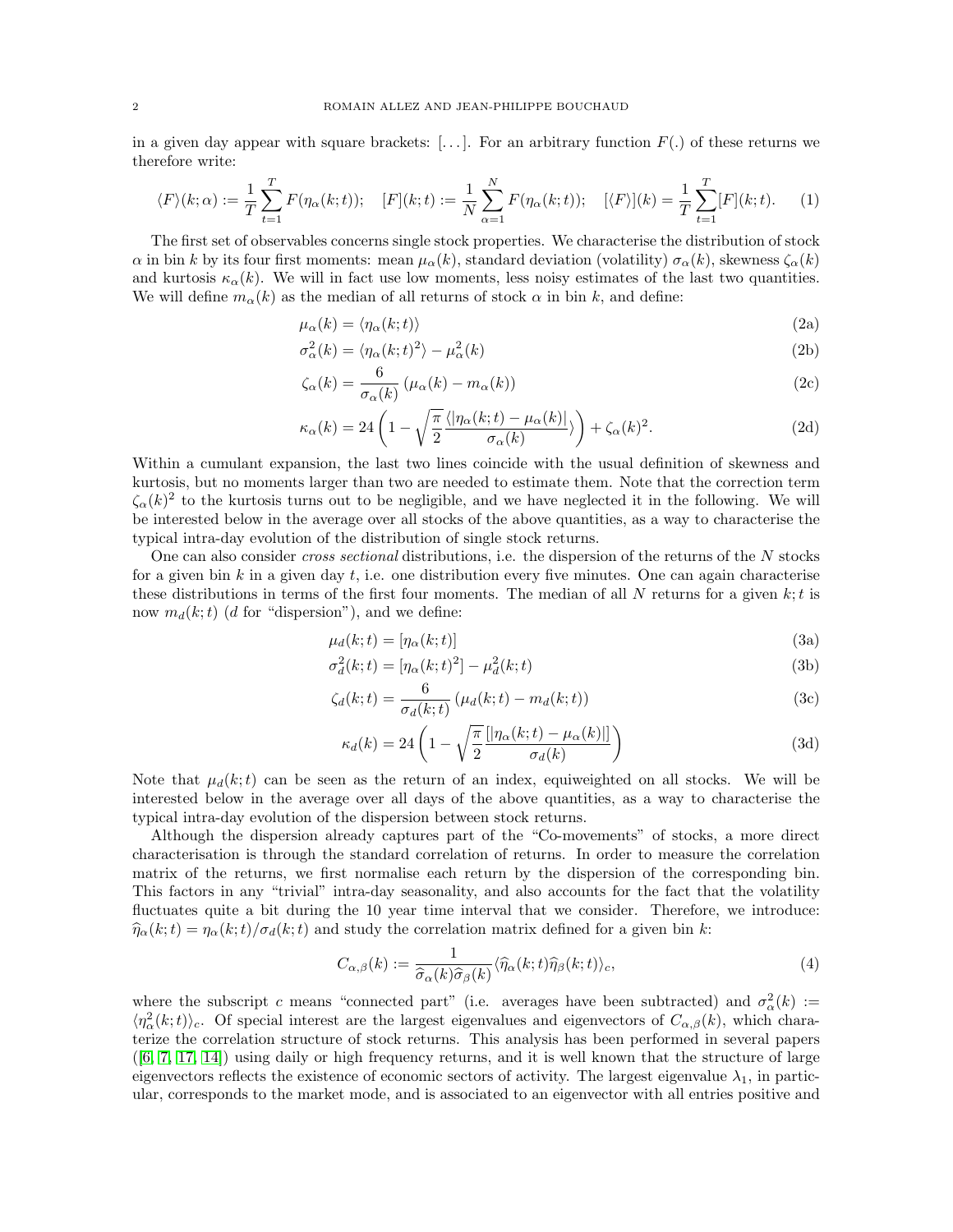

<span id="page-2-0"></span>FIGURE 1. We show the average volatility of stocks  $\sigma(k)$ , the average cross sectional dispersion  $\sigma_d(k)$  and the average absolute value of the index return  $\langle |\mu_d(k,t)| \rangle$  (multiplied by 4 for clarity) as a function of  $k$ , with the corresponding statistical error bars. All display the well known U pattern. We also compare  $\sigma(k)$  with a power-law decay  $k^{-\beta}$  with  $\beta \approx 0.3$  (dashed line), which is a good fit for the first half of the day. Inset: ratio  $\sigma(k)/\sigma_d(k)$  as a function of k, showing that dispersion effects diminish throughout the day.

close to 1/ √ N. In fact,  $\lambda_1/N$  can be seen as a measure of the average correlation between stocks. We will be interested below in the k dependence of the largest eigenvalues and their associated eigenvectors, a study that, to the best of our knowledge, has not been reported in the literature before.

#### 3. Single stock intra-day seasonalities

3.1. Odd moments. Odd moments tend to be small and noisy, so it is difficult to draw definite conclusions. The average return is on average over the whole period positive, but noisy and does not show any intra-day pattern. The average skewness of five minutes returns is also noisy and is compatible with zero, again without any identifiable intra-day pattern at all. This is at variance with the skewness of returns on a longer time interval, which is negative. The build up of negative skewness with time scale is a consequence of the leverage effect, i.e. negative returns tend to be followed by larger volatilities (see e.g. [\[6\]](#page-9-0)).

3.2. Even moments. The average volatility, on the other hand, reveals a very clean U-shaped pattern that has been reported many times in the literature ([\[1,](#page-8-0) [2\]](#page-8-1)). We show in Fig. [1](#page-2-0)  $\sigma(k) = [\sigma_{\alpha}(k)]$ . Note that the overnight volatility  $\approx 1.15\%$  is much larger than the typical five minute volatility, and is not shown in the graph. Interestingly, the average volatility is found to decay in the first two hours of trading as a power-law  $k^{-\beta}$  with  $\beta \approx 0.3$ . This relaxation is reminiscent of the power-law decay of the volatility after large price swings [\[11,](#page-9-4) [16,](#page-9-5) [18,](#page-9-6) [10\]](#page-9-7). The overnight return is indeed usually quite large, and can be seen as a strong perturbation. The power-law relaxation suggests that some critical mechanism is involved in the way volatility reverts back to 'normal' after market jumps.

Turning now to the kurtosis  $\kappa(k) = [\kappa_{\alpha}(k)]$ , we find, perhaps surprisingly, that there is a clear intraday growth of the kurtosis from  $\kappa \approx 3.5$  at the beginning of the day to  $\kappa \approx 5$  around 1 p.m., and stays approximately constant (but noisy) until the end of the day – see Fig. [2,](#page-3-0) left. The overnight kurtosis remains around 5. This finding is counter-intuitive because one would naively associate the large volatility in the morning with huge swings, symptomatic of the market uncertainty at the open. But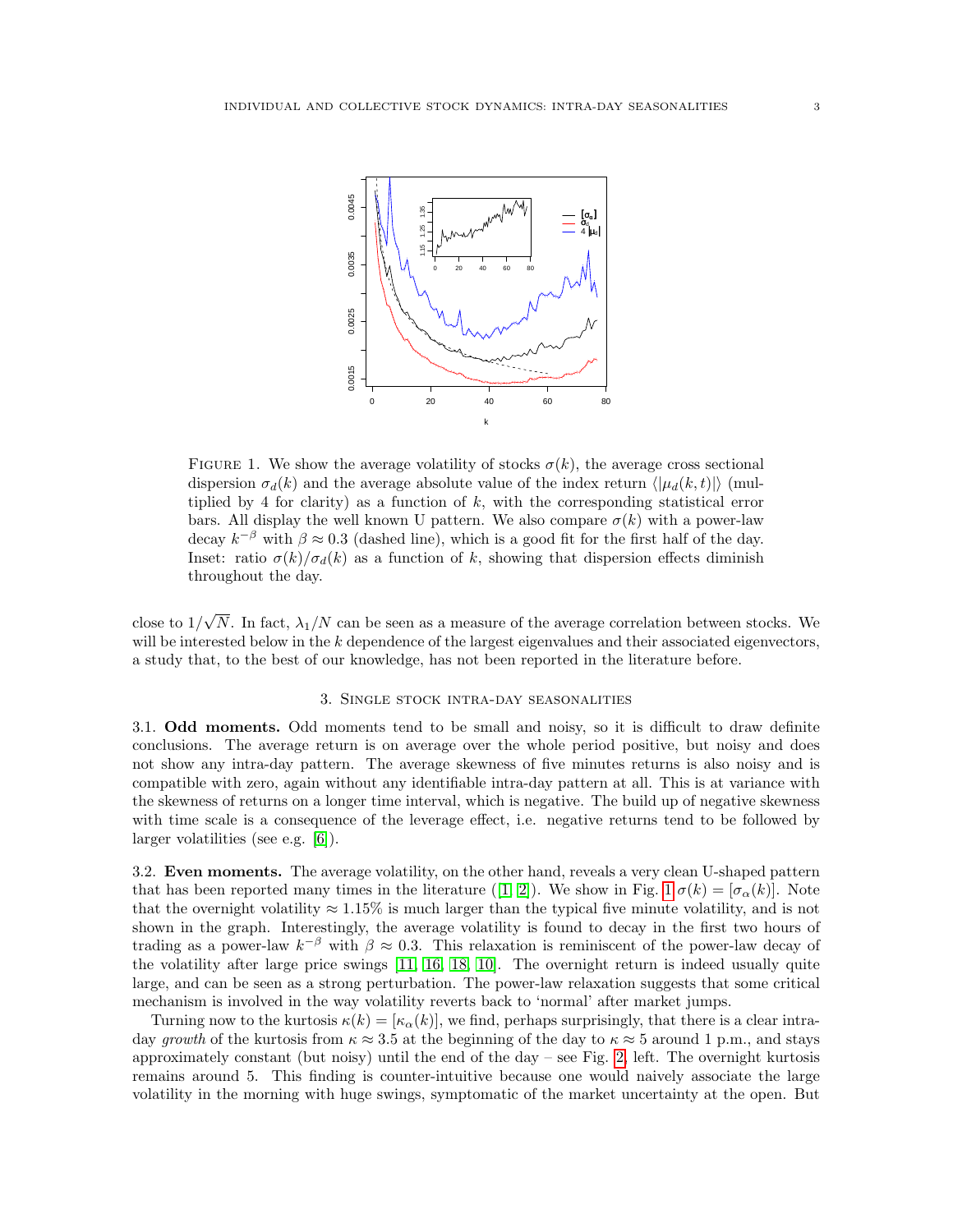

<span id="page-3-0"></span>FIGURE 2. Left: average kurtosis of individual stocks  $\kappa(k)$  as a function of k. Right: average cross sectional kurtosis  $\kappa_d(k)$  as a function of k. In both cases, we show the  $1-\sigma$  dispersion around the mean (i.e. not the error bar). The red triangles correspond to the overnight values.

this is not the case: the maximum of the intra-day volatility corresponds to a minimum in kurtosis. We will report similar counter-intuititive results below. Possible mechanisms are discussed in the conclusion.

#### 4. Cross-sectional intra-day seasonalities

4.1. **Odd moments.** Noting that the average over stocks of  $\mu_{\alpha}(k)$  is identical to the average over time of  $\mu_d(k;t)$ , the discussion of the first moment of the cross-sectional distribution is redundant. The average of  $|\mu_d(k;t)|$  is a proxy for the index volatility, and is displayed in Fig. [1](#page-2-0): it shows a U-shaped pattern similar to that of  $\sigma(k)$ , with however a stronger end-of-day surge. This is due to the correlation pattern discussed in section 5 below: the average correlation between stock indeed increases as the day proceeds, leading to an increased index volatility.

As far as the average skewness  $\zeta_d(k) = \langle \zeta_d(k;t) \rangle$  is concerned, we again find a very noisy quantity with no particular intra-day pattern. The only notable feature is that this time, the skewness is significantly positive, albeit small: the average over k of  $\zeta_d(k)$  is found to be  $\approx 0.025$ .

4.2. Even moments. As above, the even moments show clear patterns. The average dispersion  $\sigma_d(k) = \langle \sigma_d(k;t) \rangle$  exhibits a U-shaped pattern very similar to that of  $\sigma(k)$  — see Fig. [1.](#page-2-0) In fact, the ratio  $\sigma(k)/\sigma_d(k)$  is plotted in the inset of Fig. [1](#page-2-0) as a function of k and increases from  $\approx 1.15$  at the open to 1.45 at the close. In relative terms, the dispersion is thus stronger in the morning, and decreases as the day proceeds.

The dispersion kurtosis  $\kappa_d(k) = \langle \kappa_d(k;t) \rangle$ , on the other hand, has an *inverted* U shape, and reaches a minimum at the open and at the close of the market, i.e. when the dispersion and the volatility are locally maximum. So even when the dispersion of returns is at its peak, with stocks all over the place (so to say), the cross-sectional distribution of returns is on average closer to a Gaussian! Note however that the variation of the kurtosis is not large, from  $\kappa_d = 2$  to  $\kappa_d = 2.4$ . The overnight dispersion kurtosis, on the other hand, is much stronger:  $\kappa_d \approx 3.3$ .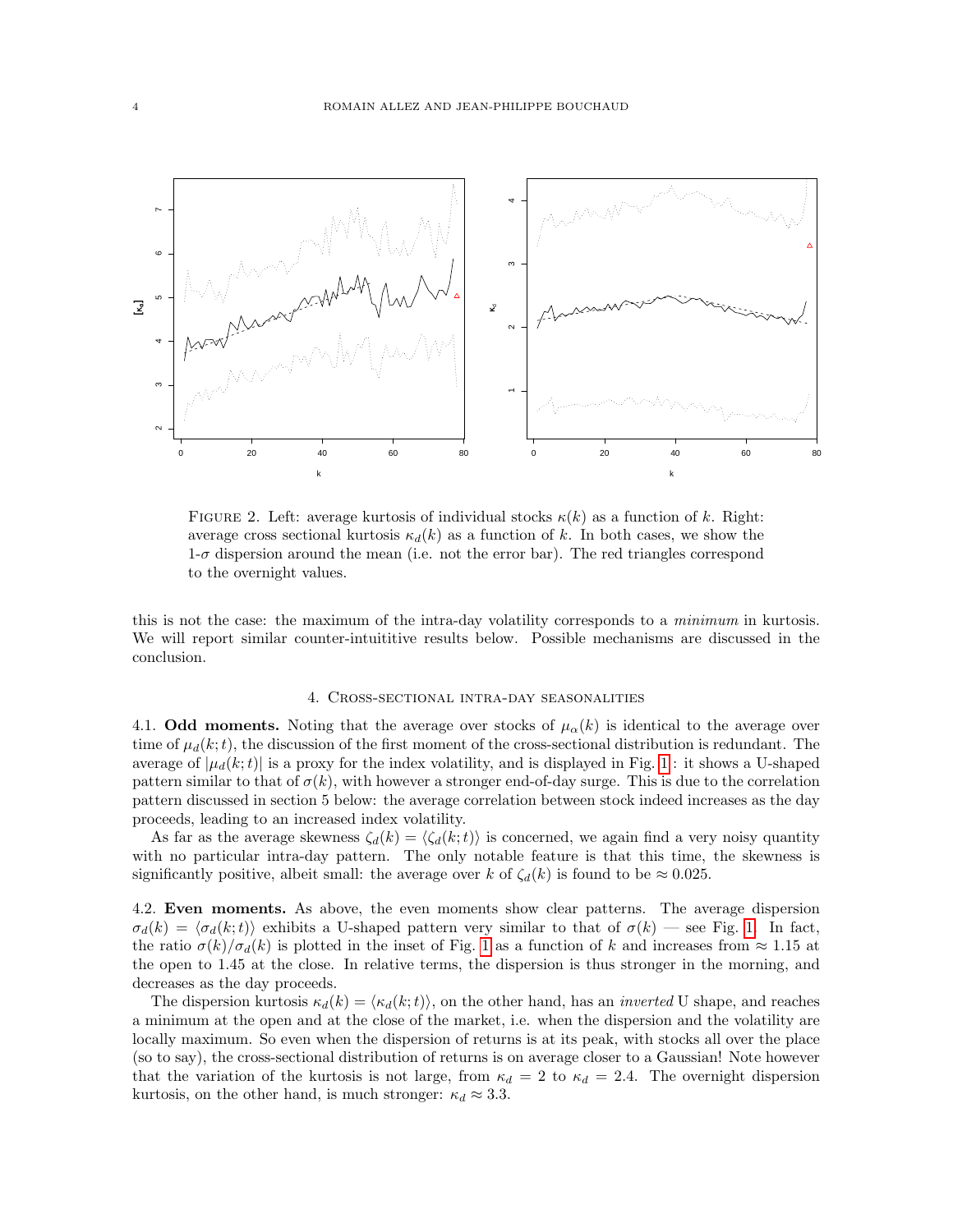

<span id="page-4-0"></span>FIGURE 3. Cross sectional dispersion  $\sigma_d$  as a function of the index return (equiweighted on all stocks)  $\mu_d$ . We added error bars, and linear branches that fit the small  $|\mu_d|$  slopes, that emphasise the sub-linear behaviour of  $\sigma_d$ .



<span id="page-4-1"></span>FIGURE 4. Cross sectional skewness  $\zeta_d$  as a function of the index return (equiweighted on all stocks)  $\mu_d$ . We added error bars (dotted lines), that are actually difficult to see near the origin.

4.3. Conditioning on the index return. As noted above, the quantity  $\mu_d(k;t)$  is the return of an equiweighted index. It is interesting to condition the value of the moments of the cross-sectional dispersion on this quantity. Such a study was performed on daily returns in [\[13\]](#page-9-8) and more recently by L. Borland [\[4\]](#page-8-2). In agreement with the results of [\[13,](#page-9-8) [9\]](#page-9-9), we find that the average dispersion  $\sigma_d$  is an increasing function of the amplitude of the index return, see Fig. [3.](#page-4-0) As noted in [\[9\]](#page-9-9), this observation shows that the volatility of the stock residuals in a one-factor model must depend on the volatility of the market mode. Fig. [3](#page-4-0) furthermore suggests that this dependence is sub-linear (see [\[8\]](#page-9-10) for some elaborations on this observation.)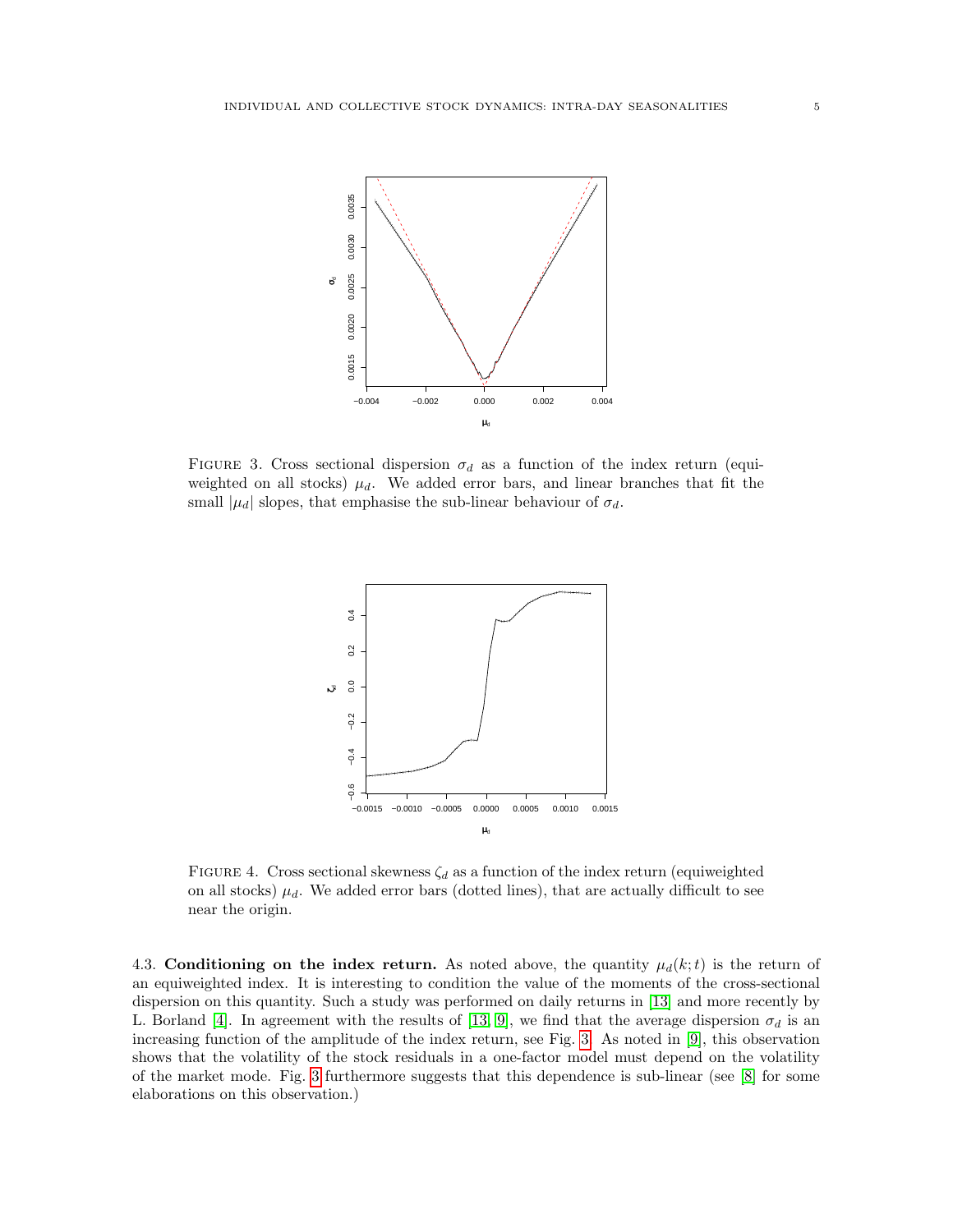

<span id="page-5-0"></span>FIGURE 5. Left: Cross sectional kurtosis  $\kappa_d$  as a function of the index return (equiweighted on all stocks)  $\mu_d$ . Note that the dependence is nearly the same for positive and negative market returns. Right: Cross sectional kurtosis  $\kappa_d$  as a function of the cross sectional dispersion  $\sigma_d$ . We added error bars (dashed lines) on both figures.

As first established in [\[12\]](#page-9-11) on daily data, we find that the skewness  $\zeta_d$  is an odd function of  $\mu_d$ , as shown in Fig. [4.](#page-4-1) Note that the skewness increases very abruptly for small  $\mu_d$  and saturates for larger values of the index return. Pictorially, a positive index return can be thought of as resulting from a few "winners" running ahead of the pack, contributing both to the mean  $\mu_d$  and to the skewness. The slope of  $\zeta_d(\mu_d)$  around the origin, together with the fact that the index has made on average positive daily gains in the period 2000 – 2009, are enough to explain the average value of the dispersion skewness  $\zeta_d(k) \approx 0.025$  reported above.

Finally, the dispersion kurtosis  $\kappa_d$  shows again a non-intuitive *decreasing* behaviour as a function of  $|\mu_d|$ , see Fig. [5.](#page-5-0) The average kurtosis conditioned to a value of  $|\mu_d|$  decreases from  $\approx 2.8$  for small index returns to  $\approx 1.8$  for index returns larger than 2% in absolute value. This was first noticed *en passant* in [\[9\]](#page-9-9) on daily data and recently emphasised by Borland [\[4\]](#page-8-2). Here, we confirm on five minute returns this strange stylised fact: the cross-sectional distribution of returns appears to be more Gaussian when its mean is off-centred.

However, if we now condition  $\kappa_d$  on the dispersion  $\sigma_d$  (which, as we found above, is *positively* correlated with  $|\mu_d|$ , we find (see Fig. [5\)](#page-5-0) the opposite behaviour, i.e. the larger the dispersion, the larger the kurtosis  $\kappa_d$ ! We will offer a discussion of these confusing effects in the discussion section below.

#### 5. Intra-day seasonalities in the inter-stock correlations

Let us now turn to the properties of the eigenvalues and eigenvectors of the  $N \times N$  correlation matrix  $C_{\alpha,\beta}(k)$  defined by Eq. [\(4\)](#page-1-0) above.

5.1. The top eigenvalue. The largest eigenvalue  $\lambda_1$  of the correlation matrix of stock returns is well known to be associated with the "market mode", i.e. all stocks moving more or less in sync. As recalled above, the quantity  $\lambda_1/N$  can be used to define the average correlation between stocks.

We show in Fig. [6](#page-6-0) (left side) the magnitude of  $\lambda_1/N$  as a function of k. Interestingly, the average correlation clearly increases as time elapses, from a rather small value  $\approx 0.12$  when the market opens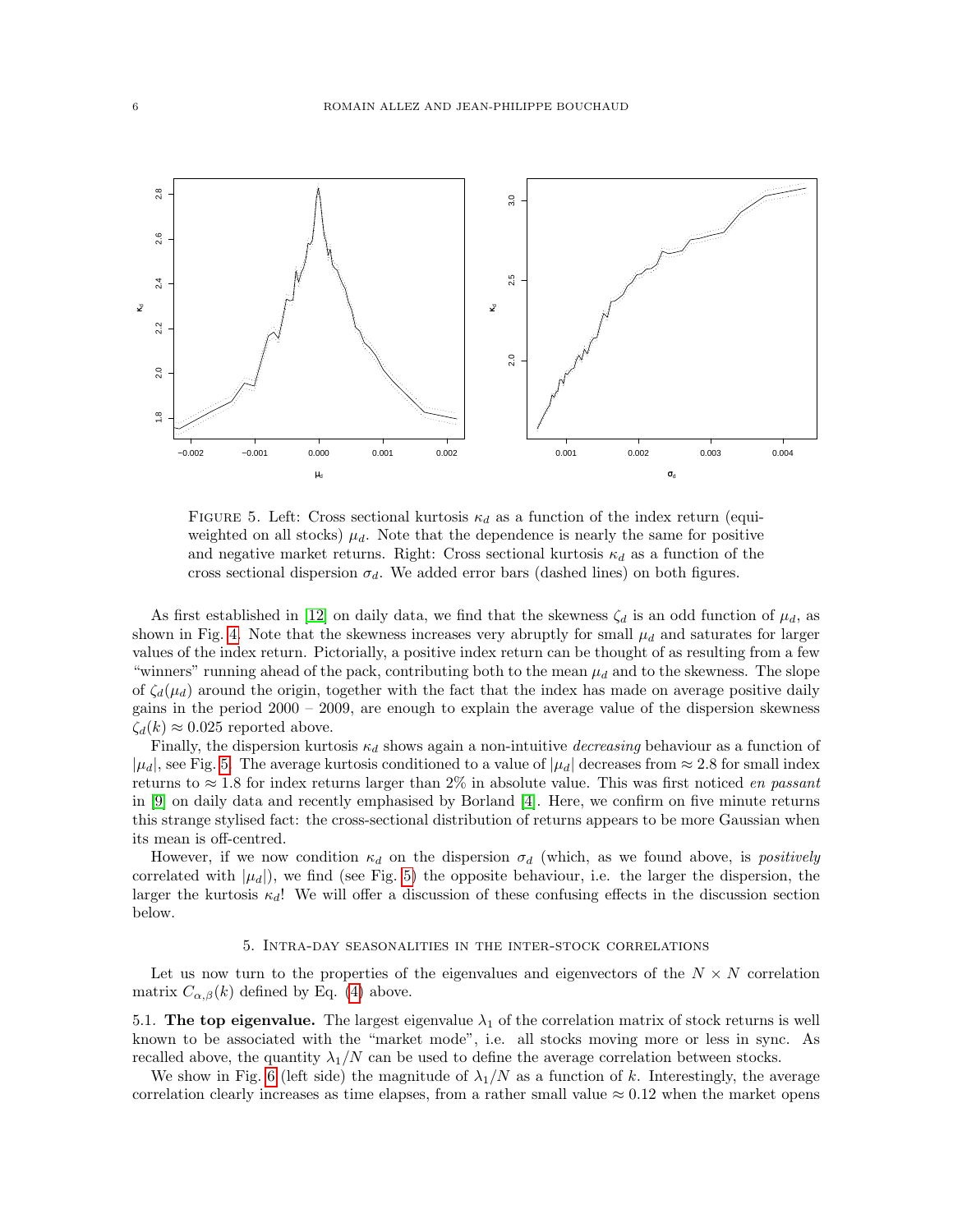

0 20 40 60 80

k

FIGURE 6. Left: Dependence of the top eigenvalue of the correlation matrix  $C(k)$ ,  $\lambda_1(k)/N$ , as a function of time of day. Right: Evolution of the scalar product between top eigenvector  $\vec{v}_1(k)$  and the uniform vector  $\vec{e}$ . The red triangles correspond to the overnight values.

0 20 40 60 80

<span id="page-6-0"></span>k

0.15 0.20 0.25 0.30

0.20

 $0.15$ 

0.25

0.30

 $\bar{\mathcal{X}}$ 

to  $\approx 0.3$  near market close. This is in agreement with the fact that the dispersion  $\sigma_d(k)$  is, in relative terms, smaller at the end of the day (see Fig. [1,](#page-2-0) inset). The value of  $\lambda_1/N$  for the correlation of overnight returns is also around 0.3, in continuity with the value at the end of the trading day.

In agreement with the idea that the stock dynamics become more and more uniform as the day proceeds, we find a substantial increase of the scalar product of the largest eigenvector  $\vec{v}_1(k)$  with the uniform normalised vector  $\vec{e} = (1/\sqrt{N}, 1/\sqrt{N}, \ldots, 1/\sqrt{N})$  — see Fig. [6](#page-6-0) right. This scalar product is always close to unity, confirming the market mode interpretation of the top eigenvalue, but starts the day around 0.97 and ends the day at 0.995, before dropping again in the last bins of the day and during the overnight, when it is equal to 0.985 (i.e. larger than the open value).

5.2. **Smaller eigenvalues.** The evolution of the next six eigenvalues  $\lambda_i(k)$ ,  $i = 2, \ldots, 7$  is shown in Fig. [7.](#page-7-0) We see that the amplitude of this risk factors now decreases with time, before shooting back up during the overnight (see the last point of the graphs). Although by construction the trace of the correlation matrix, and therefore the sum of all  $N$  eigenvalues is constant (and equal to  $N$ ), this decrease is not a trivial consequence of the increase of  $\lambda_1$ , since the sum of the first five eigenvalues is ∼ 50, still small compared to Tr(C) =  $N = 126$ . What we see here is that as the day proceeds, more and more risk is carried by the market factor, while the amplitude of sectorial moves shrivels in relative terms (but remember that the correlation matrix is defined after normalising the returns by the local volatility, which increases in the last hours of the day).

It is more difficult to visualise the evolution of the corresponding eigenvectors, since there is no natural vectors to compare them with. Furthermore, eigenvalues can "collide" and cross, resulting in an interchange between two consecutive eigenvectors. We have therefore chosen to take as a reference the eigenvectors  $\vec{v}_i(1)$  in the opening bin  $k = 1$ , corresponding to the largest values of  $\lambda_i(k)$ ,  $i = 2, \ldots, 7$ . We then form the  $6\times 6$  matrix of scalar products  $W_{ij}(k) = \vec{v}_i(1)\cdot \vec{v}_j(k)$ . The singular values  $s_{\ell}(k)$  of this matrix (equal to the square-root of the eigenvalues of  $W^T W$ ) give a measure of the overlap between the eigenspace spanned by the  $\vec{v}_i(1)$  and that spanned by the  $\vec{v}_j(k)$ . If the  $\vec{v}_j(k)$  are a permutation of the  $\vec{v}_i(1)$ , all the  $s_i$ 's are equal to unity, indicating maximum overlap. In particular,  $s_\ell(1) \equiv 1$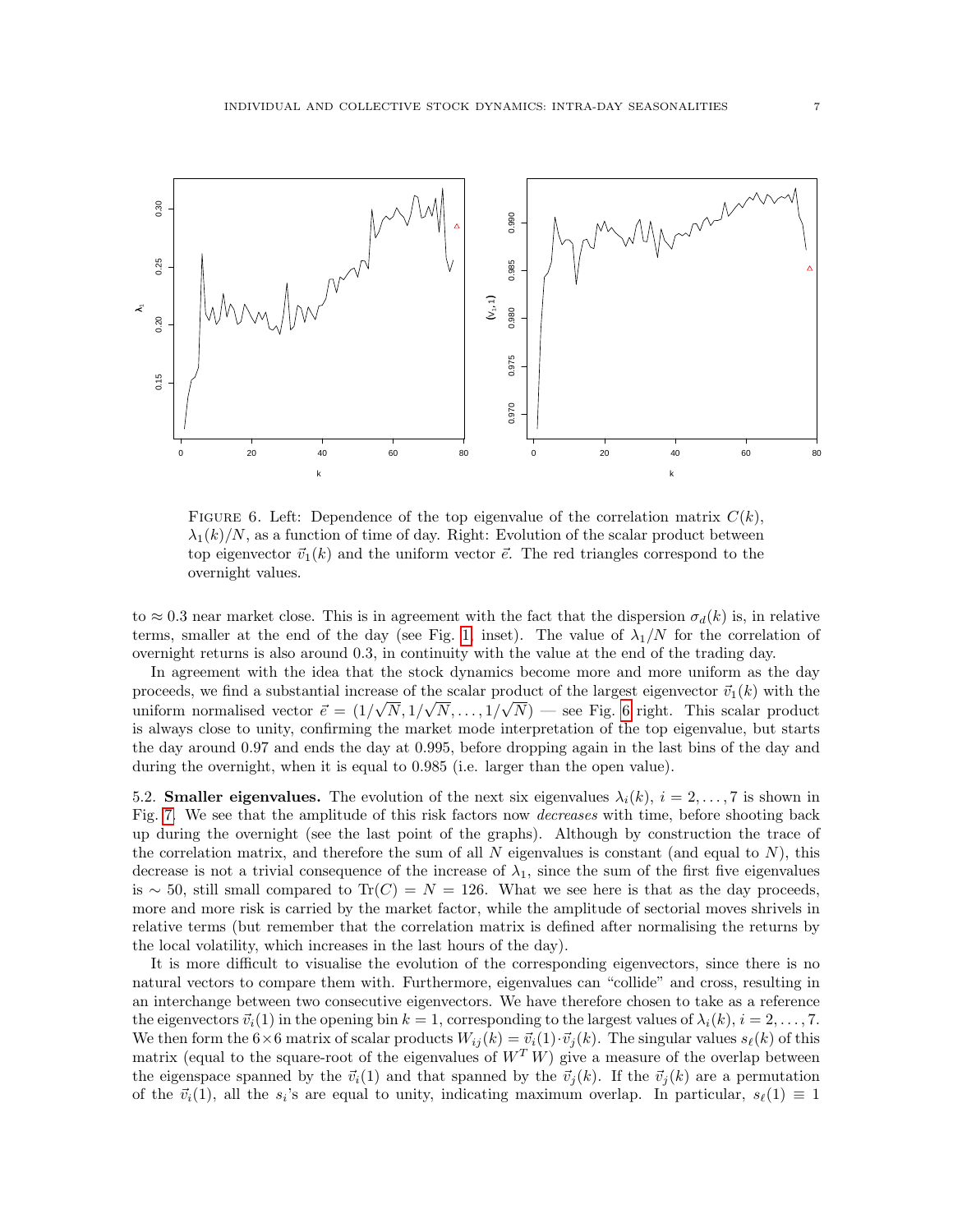

<span id="page-7-0"></span>FIGURE 7. Left: Smaller eigenvalues  $\lambda_i(k), i = 2, \ldots, 7$  as a function of k. Right: The 6 singular values  $s_{\ell}(k)$  ( $\ell = 2, ..., 7$ ) of the matrix  $W_{ij}(k)$ . In the absence of any true persistence, one would expect all singular value to lie in the interval [0, 0.12], much below the smallest singular value  $s_7 \sim 0.8$ . The triangles correspond to the overnight values.

trivially. The evolution of the  $s_{\ell}(k), \ell = 2, \ldots, 7$  $s_{\ell}(k), \ell = 2, \ldots, 7$  is shown in Fig. 7 right. Using the results of [\[5\]](#page-9-12), we conclude that all  $s_{\ell}(k)$  are meaningful, since in the absence of any true correlations between the  $\vec{v}_i(1)$ and the  $\vec{v}_i(k)$ , one would expect all singular values to lie in the interval [0, 0.12]. Therefore, although the structure of correlations clearly evolves between the opening hours and the closing hours, there is as expected a strong overlap between the principal components throughout the day.

### 6. Discussion & Conclusion

Let us present a synthetic account of the above empirical results, for which we only propose an interpretation stub. We have seen that during the opening hours of the market, the volatility and the dispersion of returns are high, whereas kurtosis effects are relatively low. These two quantities are different measures of the *heterogeneity* of stock returns, and quite paradoxically they are found to behave in opposite ways. But while the volatility and dispersion are dimensional measures of heterogeneity (measuring the spread of returns in %), the kurtosis is a relative, a-dimensional measure of surprise. What our results mean in intuitive terms is that although the typical amplitudes of stock returns are high in the morning, outliers are relatively rare, both over time and over stocks. In a sense, agitation is the norm during these early hours of trading, stocks move in different directions in such a way that the average correlation is weaker than average, and the top eigenvector of the correlation matrix is farther away from the uniform mode  $\vec{e} = (1/\sqrt{N}, 1/\sqrt{N}, \ldots, 1/\sqrt{N})$ . But anomalously large jumps rarely take place in the morning — as expected, these jumps are more likely overnight (and are to be related to arrival of corporate specific or market-wide information), where kurtosis effects are strongest, both for single stock and cross-sectional returns. As the day proceeds, correlations increase and dispersion decreases, but *unexpectedly large jumps become more probable*, thereby increasing the kurtosis.

The second somewhat paradoxical effect is the dependence of the kurtosis on the index return, which was recently interpreted by L. Borland as a signature of collective behaviour during crises [\[4\]](#page-8-2).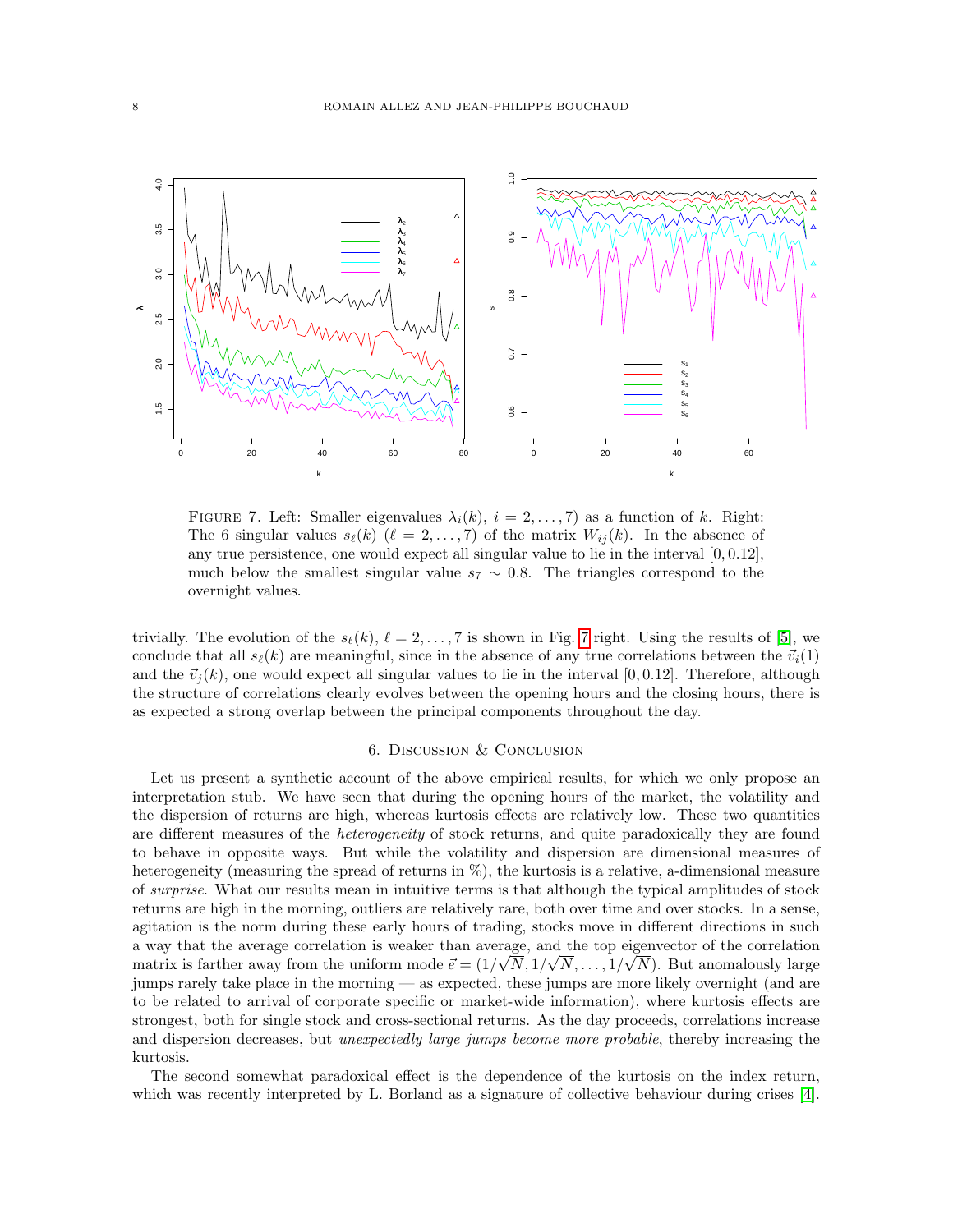Again, days when the market as a whole moves a lot are also large dispersion days where all stocks move a lot in different directions, but with little outliers, i.e. one or a handful of stocks that would jump up or down. In this sense, these days are more homogeneous. Should one deduce from this that there is a stronger "synchronisation", or collective dynamics, during these periods, as suggested by Borland? While it is true that the average correlation between stocks depends on the index return, this dependence is in fact signed: correlations are stronger for negative index returns and weaker for positive returns, see [\[3,](#page-8-3) [15\]](#page-9-13). This is in contrast with the kurtosis effect discussed here, which is surprisingly symmetrical (see Fig. [5\)](#page-5-0). A quantitative model for this behaviour is missing at this stage. Qualitatively, however, we believe that the mechanism is the following [\[8\]](#page-9-10): when the index return is large, the dominant source of dispersion becomes the market exposure (the ' $\beta$ 's') of the different stocks, rather than the idiosyncratic residuals. Since the distribution of the  $\beta$ 's is roughly Gaussian, kurtosis effects do indeed decrease for large index returns. This interpretation however requires that the volatility of the residuals increases sub-linearly with the index volatility, as indeed suggested by the data shown in Fig. [3.](#page-4-0) The fact that during large swings of the index, the market exposure of stocks becomes the dominant factor is probably a result of index/futures arbitrage.

Finally, although large index return days are large dispersion days, the converse is not true. A typical large dispersion day is in fact a day when one or a handful of stocks gyrate wildly, contributing both to the dispersion and to the kurtosis, and explaining the *positive* correlation between  $\sigma_d$  and  $\kappa_d$ . If this interpretation is correct, this positive correlation should diminish when one uses the meanabsolute deviation and not the variance to compute the dispersion, since the former is less sensitive to outliers. We have checked that this is indeed the case.

To summarise, we have established several new stylised facts concerning the intra-day seasonalities of stock dynamics. Beyond the well known U-shaped pattern of the volatility, we have found that the average correlation between stocks increases throughout the day, leading to a smaller dispersion between stocks (in relative terms). However, the kurtosis, which is a measure of volatility surprises, is in fact minimum at the open of the market, when the volatility is at its peak. We have also confirmed that the dispersion kurtosis is a symmetric, markedly decreasing function of the index return. This means that during large market swings, the idiosyncratic component of the stock dynamics becomes sub-dominant, an effect that we have confirmed directly. Finally, while the market mode component of the dynamics becomes stronger as the day proceeds, the sectorial components recede. In a nutshell, early hours of trading are dominated by idiosyncratic or sector specific effects with little surprises, whereas the influence of macro, market factor increases throughout the day, and surprises become more frequent. A detailed quantitative interpretation of our results, for example of the power-law decay of the volatility in the morning, is at this stage lacking. We believe that, when available, such an interpretation will shed light on the relative importance of behavioural and informational effects on price formation and volatility.

 $Acknowledgements$  We have benefitted from insightful comments and suggestions by Rémy Chicheportiche, Stefano Ciliberti, Benoit Crespin, Laurent Laloux, Marc Potters, Pierre-Alain Reigneron and Vincent Vargas. Some of our results have been independently obtained by L. Borland (private communication and in preparation).

#### **REFERENCES**

- <span id="page-8-0"></span>[1] A. Admati and P. Pfleiderer. A theory of intraday patterns: Volume and price variability. Review of Financial Studies, 1:3 – 40, 1988.
- <span id="page-8-1"></span>[2] T. Andersen and T. Bollerslev. Intraday periodicity and volatility persistence in financial markets. Journal of Empirical Finance, 4:115 – 158, 1997.
- <span id="page-8-3"></span>[3] E. Balogh, I. Simonsen, B. Nagy, and Z. Neda. Persistent collective trend in stock markets. ArXiv e-prints, 1005.0378, 2010.
- <span id="page-8-2"></span>[4] L. Borland. Statistical Signatures in Times of Panic: Markets as a Self-Organizing System. ArXiv e-prints, 0908.0111, August 2009.